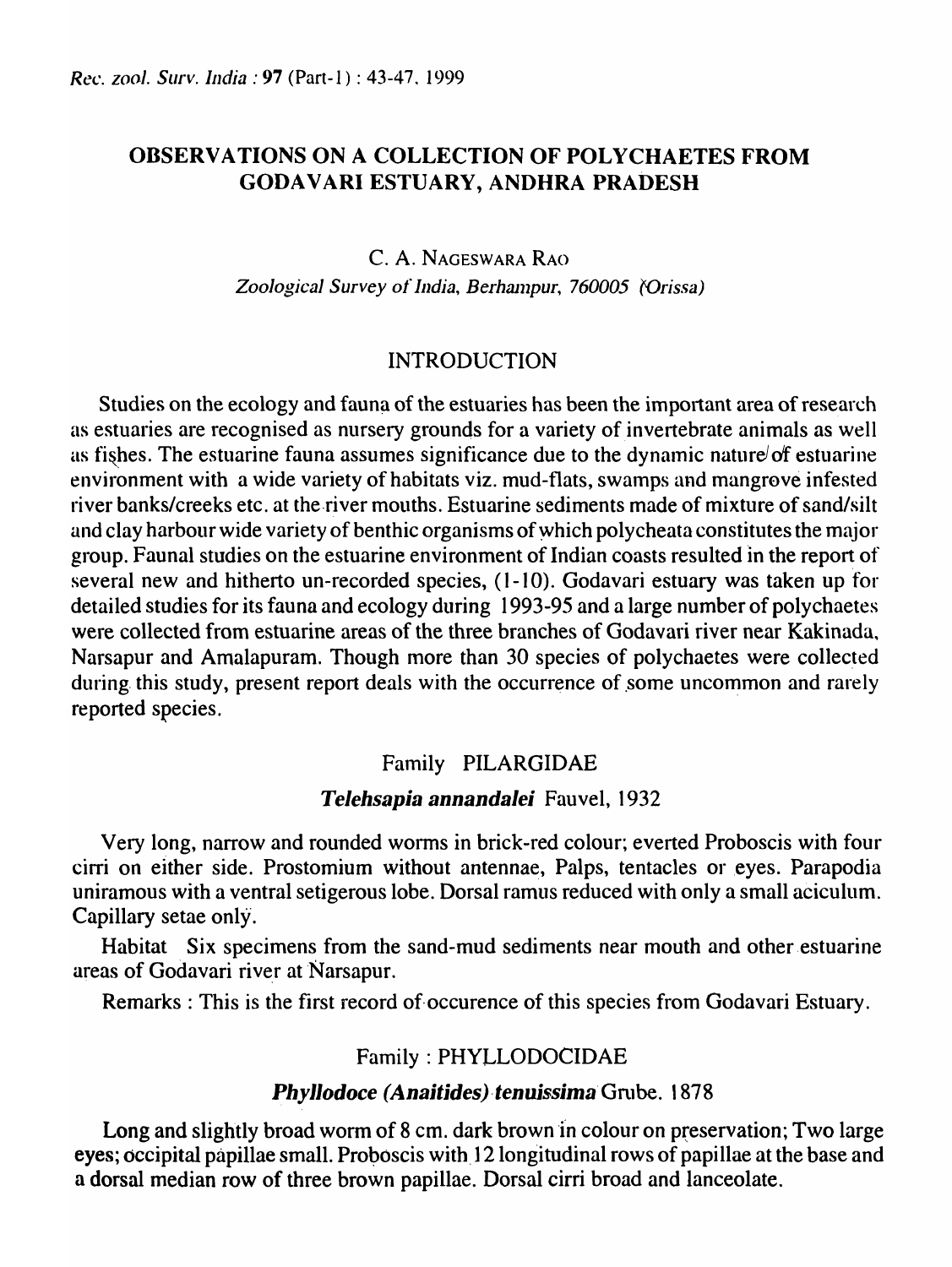Habitat One specimen collected from muddy coast of Godavari river near Narsapur. Remarks Earlier reported by Radhakrishna & Ganapari (1969) from Kakinada Bay.

### Family: NEREIDAE

### *Dendronereides zululandica* Dary 1951

Speciemens of 6-8 cm. in length; Proboscis with soft Papillae; Anterior segments with three notopodial lobes, a dorsal cirrus and a single neuropodial lobe. Between. 8-20th segments, branchiae formed by the four pinnate divisions of the superior lobe of the notopodia. Setae spingers and falcigers.

Habitat . 15 specimens from muddy intertidal areas of Godavari estuary near yanam, Kakinada.

Remarks Earlier reported by Srinivasa Rao & Rama Sarma, (1982), from Narsapur area of this estuary.

### *Namalycastis fauveli* Rao, 1981

Slender worms reaching 4-5 cm. Knob-like paired antennae and four pairs of small tentacular cirri. Feet uniramous; Dorsal cirri small and not much expanded posteriorly. Ventral rami with spinigers and falcigers. One limb of the lower piece of the falciger very long and nearly equal to the length of the upper piece.

Habitat Three specimens from sand/mud sediments from the intertidal coast of Godavari river about 7 Km. away from its mouth, Narsapur.

Remarks This is the first record of occurence from this area.

### *Tylonereis bogoyawlenskyi* Fauvel, 191 I

Slightly broad specimens of about 4 cm. in length. Proboscis with soft Paragnaths only. Feet biramous with only spinigers; Dorsal ligule of the notopodia leaf-like; ventral rami with three ligules in the anterior feet and two lobes in the posterior feet.

Habitat 10 specimens from the intertidal muddy areas at Godavari river mouth, Antervedi, Narsapur.

Remarks This is the first record of occurence from this area.

### *Nereis (Nereis) lamellosa* Ehlers 1968

Tentacular cirri short; Proboscis with group- $I = 1-3$ ,  $II =$  many in two rows,  $III =$  several in two rows. IV = a group of 10, V-1, VI = 10-12, VII-VIII = several in three rows. Anterior feet with three notopodial ligules and a short dorsal cirrus. In the posteroor feet the superior lobe of the notopodia expanded and lamellose with short dorsal cirri at its terminal notch;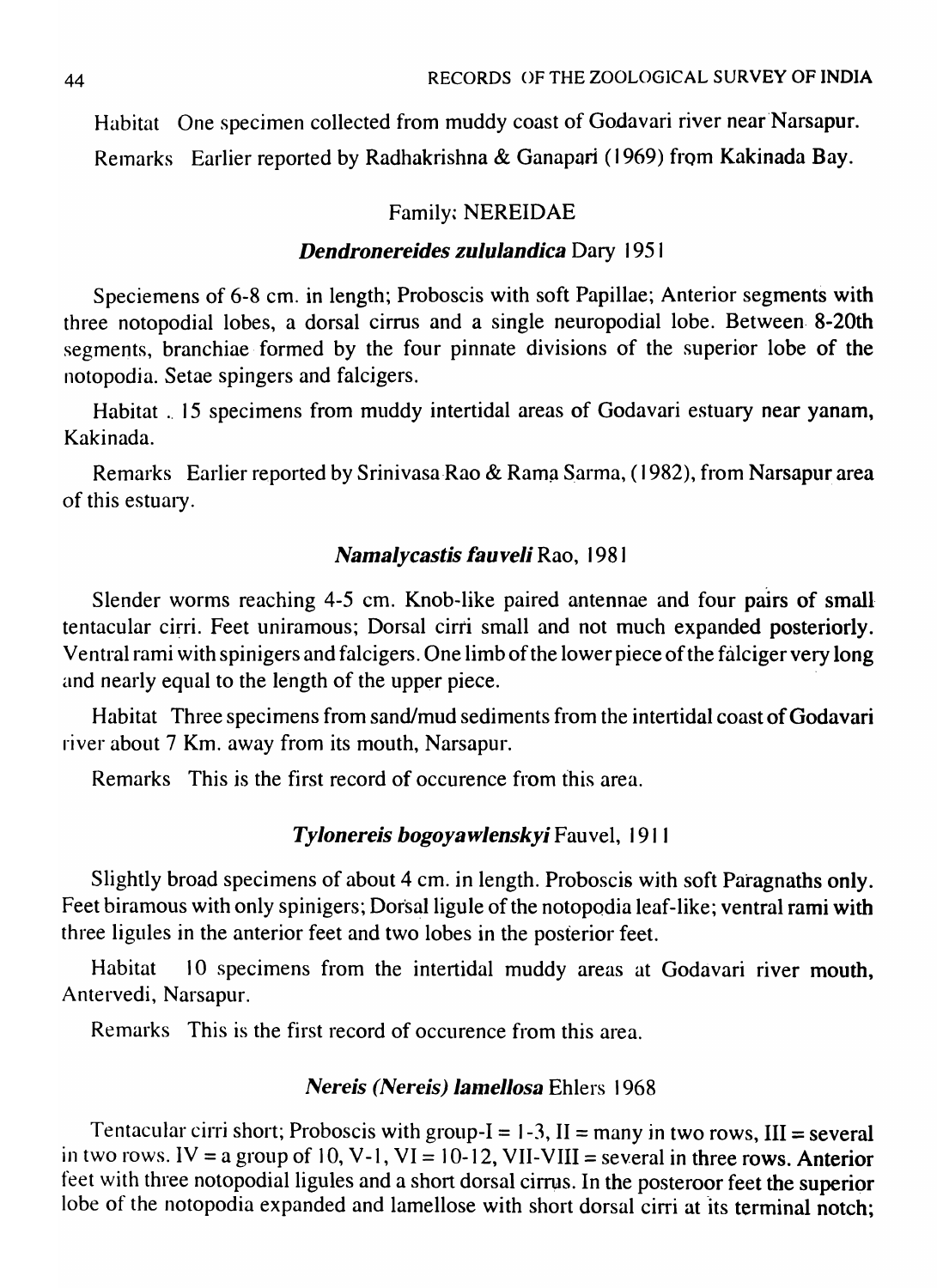Spinigers and few falcigers in some feet.

Habitat 30 specimens from intertidal muddy banks and mangrove areas at Godavari river 1110uth, Narsapur.

Remarks This is the first record of occurence from Indian coast.

# Family EUNICIDAE

# *Arabella irricobr* (Montagu, 1804)

Round and long specimens of about 15 cms. and white in colour on preservation. Eyes not very clear. Prostomium blunt and oval. Dorsal cirri and branchiae absent. Only capillary setae; Parapodial lobes short and slightly elongated.

Habitat 10 examples from sand-mud intertidal areas at Godavari river mouth, Antervedi, Narsapur.

Remarks This is the first record of occurence from this area.

# *Marphysa sanguinea* (Montagu, 1815)

Broad and very long specimen of more than 30 cm. Prostomoum rounded with bulbous plaps and five tentacles; Gills begin from 15-16th segment, branched and present upto the posterior end of the body. Dorsal setae capillary, ventral setae compound and knife-like. Acicular setae and comb setae present.

Habitat : One example burrowing in the muddy/sandy sediments at Godavari river mouth, Vodalarevu, Amalapuram.

Remarks This is the first report of occurence from this area.

## Family GLYCERIDAE

## *Glycera rouxii* Audouin &·M. Edwards. 1833

Narrow and cylindrical worms of 6-8 cm. Prostomium Pointed. Parapodia with two lobes in each rami. Posterior lobes un-equal. Branchiae simple and retractile into the anterior side of the foot.

Habitat 13 examples from Godavari river mouth near Yanam, Kakinada.

Remarks This is the first report of occurence from this area.

# Family: ORBINIDAE

## *Scholoplos marsupialis Southern, 1921*

Slightly Broad worms of 5-6 cm. in length. Body divided into a flat thorax of 16-17 segments and a long cylindrical abdomen. Proboscis sac-like with several lobes. Lanceolate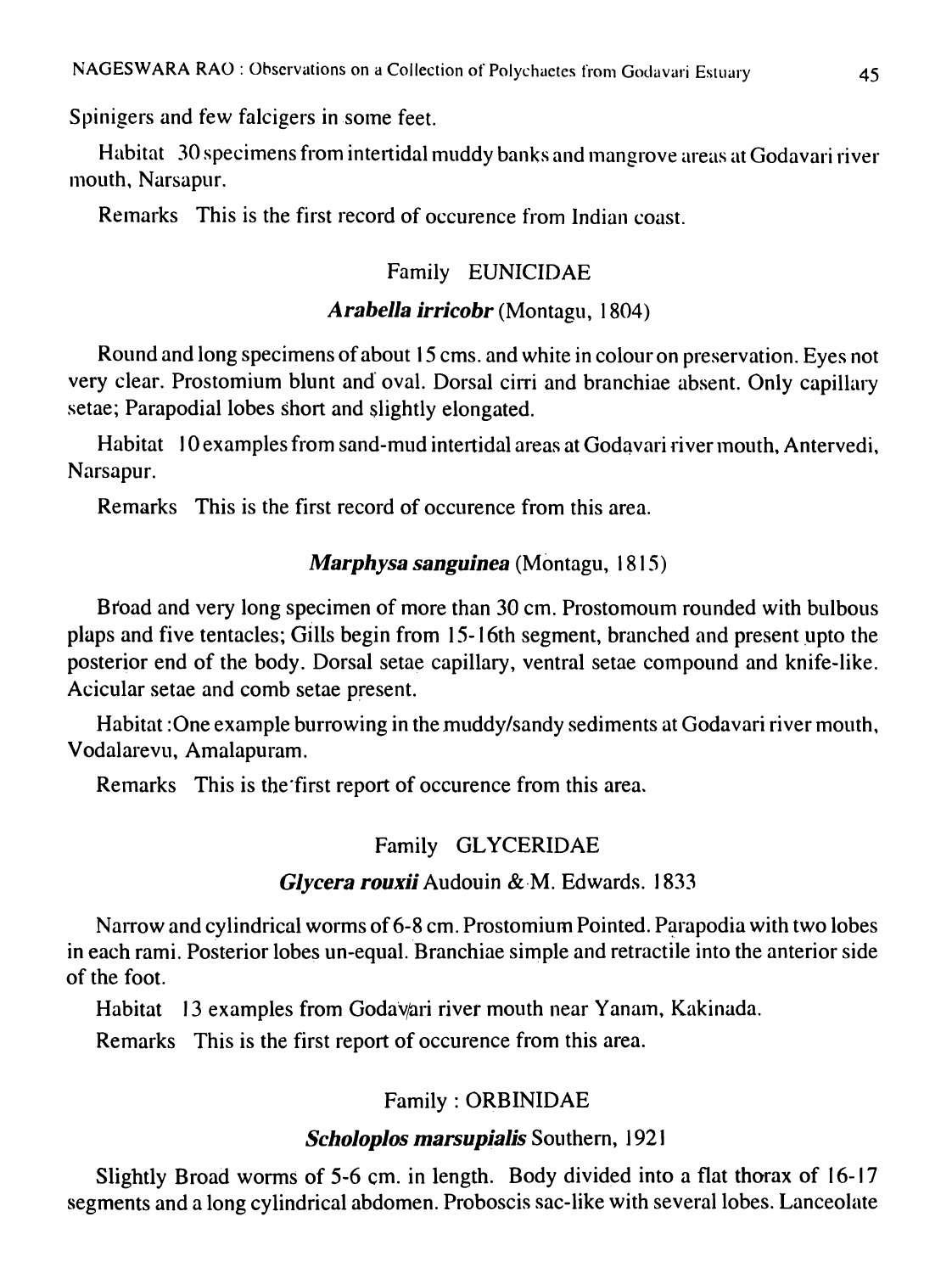gills from 15-16th segment and continue till the Posterior end; Dorsal serrated capillaries, ventral capillary setae and hooks. A membranous pocket-like structure in between each foot from 17th segment.

Habitat 74 examples from sandy-muddy intertidal coasts of Godavari river mouth at Antervedi, Narsapur.

Remarks This is the first record of occurence from Andhra Pradesh coast.

### DISCUSSION

Among the ten species reported here *N (N) lamellosa*, and *D. zululandica* are considered to be endemic to African coasts. However *D. zululandica* has been reported once from Indian waters, Godavari Estuary, (Rao & Rama Sarma, 1982) while *N* (*N*) lamellosa is another new record to our coastal waters. *T* annadalei once reported as a rare species in our estuarine waters (Soota & Rao, 1977) was repoted later from the estuaries of Ganges, Mahanadi and Chilka Lagoon. The present report of this species shows that its distribution might extend to other estuarine areas of this coast. *N. fauveli* and *S. marsupialis* are not commonly encountered species in our estuarine waters and hitherto reported from Mahanadi estuary, Chilka lagoon and vellar estuary only. Along with the above two species, the other viz.  $P(A)$ *tenuissima*<sub> $\chi$ </sub> T bogoyawlenskyi, G. rouxii; M. sanguinea and A. irricolorare reported for the first time from this locality, thus adding new records to this area.

### SUMMARY

More than 30 species of polychaetes found to occur in the Godavari estuarine areas during this study. This paper reports the occurence of ten species of which one is a new reocrd to our coastal waters, while the remaining are new reports from this area.

### ACKNOWLEDGEMENTS

The auther is thankful to the Director, Zoological Survey of India, Calcutta for providing facilities and encouragement.

#### REFERENCES

- Misra, A. and A. Choudhury, 1985. Polychaetous annelids from the Mangrove swamps of Sunderbans, India. *The Mangroves : Proc. Nat Symp. Biol. Util. Cons. Mangroves*, pp. 448-452.
- Nageswara Rao, C.A. 1981 On two new polychaets (Nereidae Annelida) from estuarine waters of India, *Bull. Zoo1. Surv .. lndia,* 3 231-217
- Nageswara Rao, C. A. 1993. Polychaetous annelida from Mahanadi estuary, Orissa,